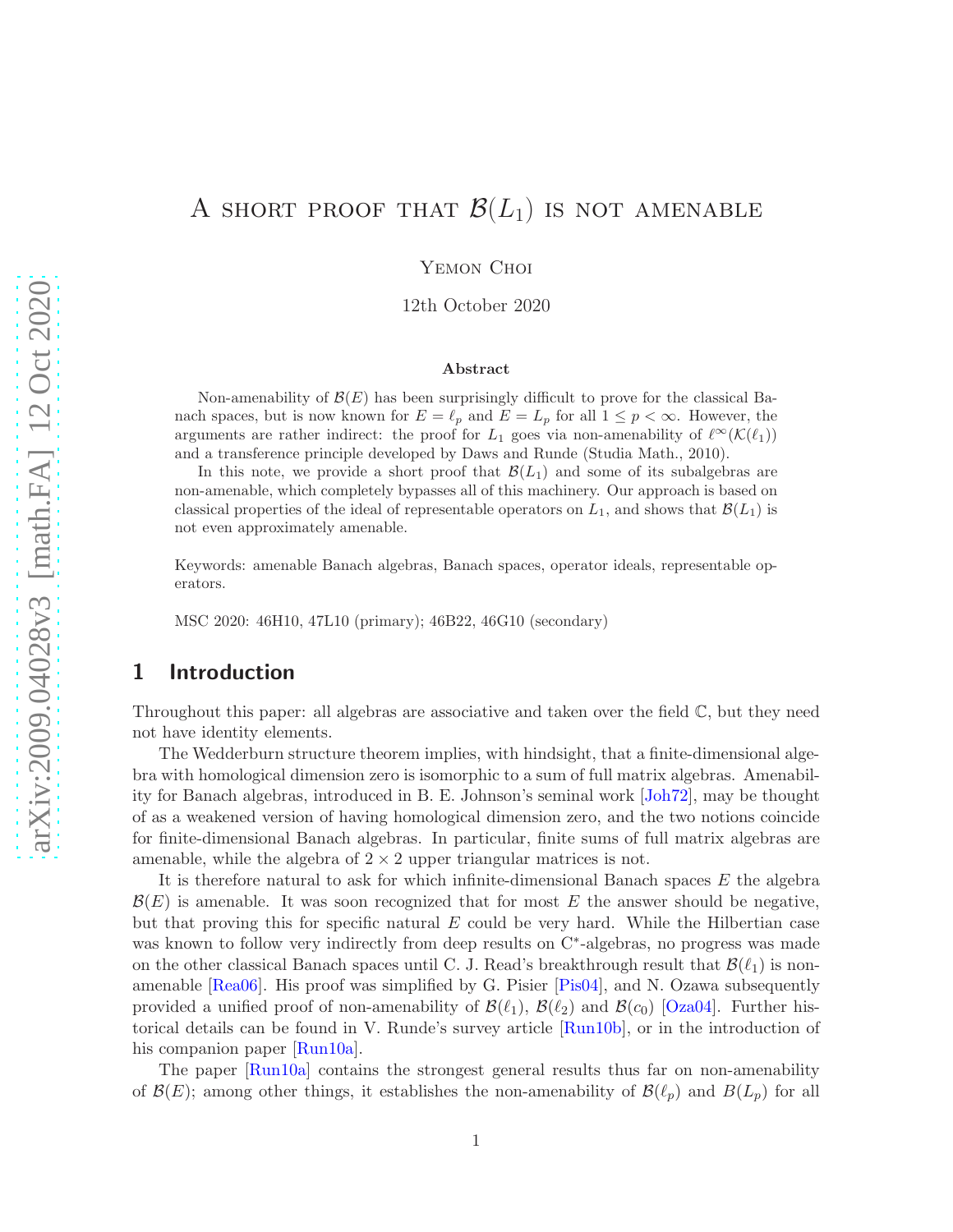$p \in (1,\infty)$ . A key ingredient in the proof is the following "transference principle" developed by M. Daws and V. Runde in [\[DR08\]](#page-8-0):

- if F is a Banach space, amenability of  $\mathcal{B}(\ell_p(F))$  implies amenability of  $\ell^{\infty}(\mathcal{K}(\ell_p(F)))$ ;
- if E is an infinite-dimensional  $\mathcal{L}_p$ -space in the sense of Lindenstrauss and Pełczyński, then amenability of  $\ell^{\infty}(\mathcal{K}(E))$  implies amenability of  $\ell^{\infty}(\mathcal{K}(X))$  for every  $\mathcal{L}_p$ -space X.

Although the case of  $L_1$  was not resolved in [\[Run10a\]](#page-9-5), the transference principle remains valid for  $p = 1$  (see [\[DR08,](#page-8-0) Theorems 1.2 and 4.3]), and so amenability of  $\mathcal{B}(L_1) \cong \mathcal{B}(\ell_1(L_1))$ would imply amenability of  $\ell^{\infty}(\mathcal{K}(\ell_1))$ . Therefore it suffices to prove that the latter algebra is non-amenable, and this was recently demonstrated in the PhD thesis of E. Aldabbas [\[Ald17\]](#page-8-1); as in [\[Run10a\]](#page-9-5), crucial use is made of a technical innovation from [\[Oza04\]](#page-9-3), which was itself inspired by the arguments of [\[Rea06\]](#page-9-1). At the time of writing, the proof from [\[Ald17\]](#page-8-1) has not been published.

Thus, although non-amenability of  $\mathcal{B}(L_1)$  is now known, the existing proof is both indirect (going via  $\ell^{\infty}(\mathcal{K}(\ell_1))$ ) and technically complicated (relying on "Ozawa's lemma" as formulated in [\[Run10a\]](#page-9-5)). The purpose of this note is to show that non-amenability of  $\mathcal{B}(L_1)$  can be proved very quickly by studying a particular closed ideal  $\Re \triangleleft \mathcal{B}(L_1)$ , without any need for the transference principle or the ideas in [\[Oza04\]](#page-9-3). Our method actually proves slightly more: if  $A \subseteq \mathcal{B}(L_1)$  is a closed subalgebra that contains  $\mathfrak{R}$ , then A is not even approximately amenable in the sense of [\[GL04,](#page-8-2) [GLZ08\]](#page-8-3).

The ideal  $\Re$  occurs very naturally in the study of operators on  $L_1$ , and is related to a factorization result of D. R. Lewis and C. Stegall. Thus our approach has a rather different flavour from the combinatorial arguments in [\[Rea06\]](#page-9-1) and [\[Oza04\]](#page-9-3), and we hope that this alternative perspective could be useful for studying the non-amenability problem for  $\mathcal{B}(E)$  on other Banach lattices.

## 2 Background and preliminaries

#### 2.1 Notation and other conventions

Most of our conventions for notation and terminology are either standard in the literature or clear from context. However, to make our paper more accessible, we have endeavoured to provide precise references for various "well-known" or "standard" facts about Banach spaces.

The term "operator" is synonymous with "bounded linear map" although we shall sometimes refer to "bounded operators" just for emphasis. For a Banach space  $E, \mathcal{B}(E)$  denotes the algebra of bounded operators on E, while  $\mathcal{K}(E)$  denotes the algebra of compact operators on  $E$ .

The projective tensor product of Banach spaces E and F is denoted by  $E \,\widehat{\otimes}\, F$ . For our purposes, it can be characterized as by the following universal property: whenever  $E, F$  and G are Banach spaces and  $\beta: E \times F \to G$  is a bounded bilinear map, there is a unique bounded linear map  $f : E \widehat{\otimes} F \to G$  that satisfies  $f(x \otimes y) = \beta(x, y)$  for all  $x \in E$  and  $y \in F$ . Moreover,  $||f|| = ||\beta||$ . Note also that for any  $x \in E$  and  $y \in F$  we have  $||x \otimes y||_{E \widehat{\otimes} F} = ||x|| ||y||$ .

Given a measure space  $(\Omega, \Sigma, \mu)$  we abbreviate  $L_p(\Omega, \Sigma, \mu)$  to  $L_p(\Omega)$ . In the case of [0, 1] with the Borel  $\sigma$ -algebra and Lebesgue measure, we simply write  $L_p$ ; in the case of N with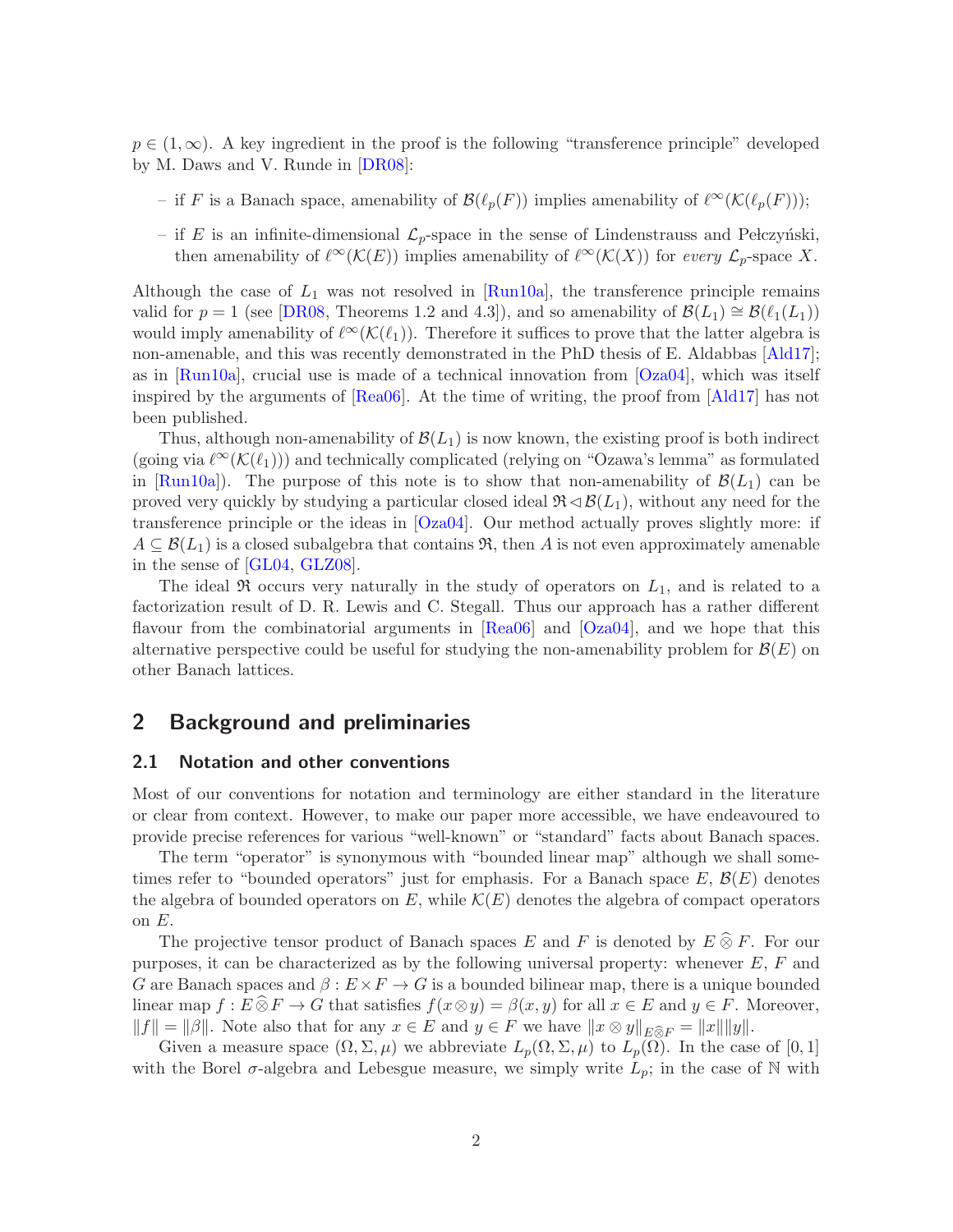the discrete  $\sigma$ -algebra and counting measure, we simply write  $\ell_p$ . If A is a Borel subset of  $[0, 1]$  then  $|A|$  denotes its Lebesgue measure.

The background we need concerning Banach-space valued integration can be found in any source that defines the Bochner integral over a finite measure space. By a slight abuse of terminology, we say that a function from  $[0, 1]$  to a Banach space X is strongly measurable if it is strongly measurable with respect to the Borel  $\sigma$ -algebra of [0, 1].

### 2.2 Amenable Banach algebras

Since this paper is intended for a general rather than a specialist audience, we use this section to record some basic definitions and examples from the literature on amenability of Banach algebras, in order to supply some context for the main result.

The following definition of amenability is not the original one given by B. E. Johnson in [\[Joh72\]](#page-9-0), but is a standard equivalent formulation that is often more useful or more suggestive. DEFINITION 2.1. Let A be a Banach algebra and define  $\pi : A \widehat{\otimes} A \to A$  by  $\pi(a \otimes b) = ab$ . An approximate diagonal for A is a net  $(d_{\alpha})$  in  $A\mathbin{\widehat{\otimes}} A$  such that, for each  $a\in A,$  we have

$$
\|a \cdot d_{\alpha} - d_{\alpha} \cdot a\|_{A \widehat{\otimes} A} \to 0 \quad \text{and} \quad \|a\pi(d_{\alpha}) - a\|_{A} \to 0 \quad \text{as } \alpha \to \infty.
$$

If the net  $(d_{\alpha})$  is bounded then we call it a bounded approximate diagonal. A Banach algebra possessing a bounded approximate diagonal is said to be amenable.

Note that if A is finite-dimensional and amenable, taking a cluster point of the net  $(d_{\alpha})$ yields an element  $\Delta \in A \otimes A$  such that  $\pi(\Delta) = 1_A$  and  $a \cdot \Delta = \Delta \cdot a$ . In (non-Banach) homological algebra such a  $\Delta$  is known as a separating idempotent for A and serves as an explicit witness that A has homological dimension zero.

It is well known that finite-dimensional matrix algebras  $M_n(\mathbb{C}) \equiv \mathcal{B}(\mathbb{C}^n)$  have homological dimension-zero, and that an explicit separating idempotent for  $M_n(\mathbb{C})$  is

$$
\Delta = \frac{1}{n} \sum_{i,j=1}^n E_{ij} \otimes E_{ji} .
$$

By an averaging argument,  $\Delta$  can be written as an absolutely convex combination of tensors of the form  $x \otimes x^{-1}$  where x is a signed permutation matrix. For details see the proof of [\[GJW94,](#page-8-4) Prop. 3.2]. It follows that if  $A = \mathcal{B}(\ell_p^n)$  for any  $1 \le p \le \infty$ ,  $\|\Delta\|_{A\widehat{\otimes}A} = 1$ . From this, a routine exhaustion argument allows one to construct an explicit bounded approximate diagonal for  $\mathcal{K}(\ell_p)$  when  $1 \leq p < \infty$  and  $\mathcal{K}(c_0)$ .

Using a more abstract version of this idea, the paper [\[GJW94\]](#page-8-4) developed a condition on a given Banach space E, called Property (A), which is sufficient for amenability of  $\mathcal{K}(E)$ . Property (A) is studied in detail in that paper; while it is not known to hold for all  $\mathcal{L}_p$ -spaces, it does hold for all  $L_p(\mu)$ -spaces  $(1 \le p \le \infty)$  and their preduals (see [\[GJW94,](#page-8-4) Theorem 4.7] and [\[GJW94,](#page-8-4) Theorem 4.3]).

As mentioned in the introduction, the expectation is that for most E the Banach algebra  $\mathcal{B}(E)$  is in some sense too large to be amenable. However, S. A. Argyros and R. Haydon constructed in  $[AH11]$  an infinite-dimensional space X such that every bounded operator on  $X$  is a compact perturbation of a multiple of the identity, solving one of the major foundational problems of the subject. The nature of their construction also ensures that  $X^*$  is isomorphic to  $\ell_1$ ; thus X has Property (A), and so  $\mathcal{K}(X)$  is amenable. Since unitizations of amenable Banach algebrasare amenable, it follows that  $\mathcal{B}(X) = \mathbb{C}I + \mathcal{K}(X)$  is amenable ([\[AH11,](#page-8-5) Prop. 10.6]).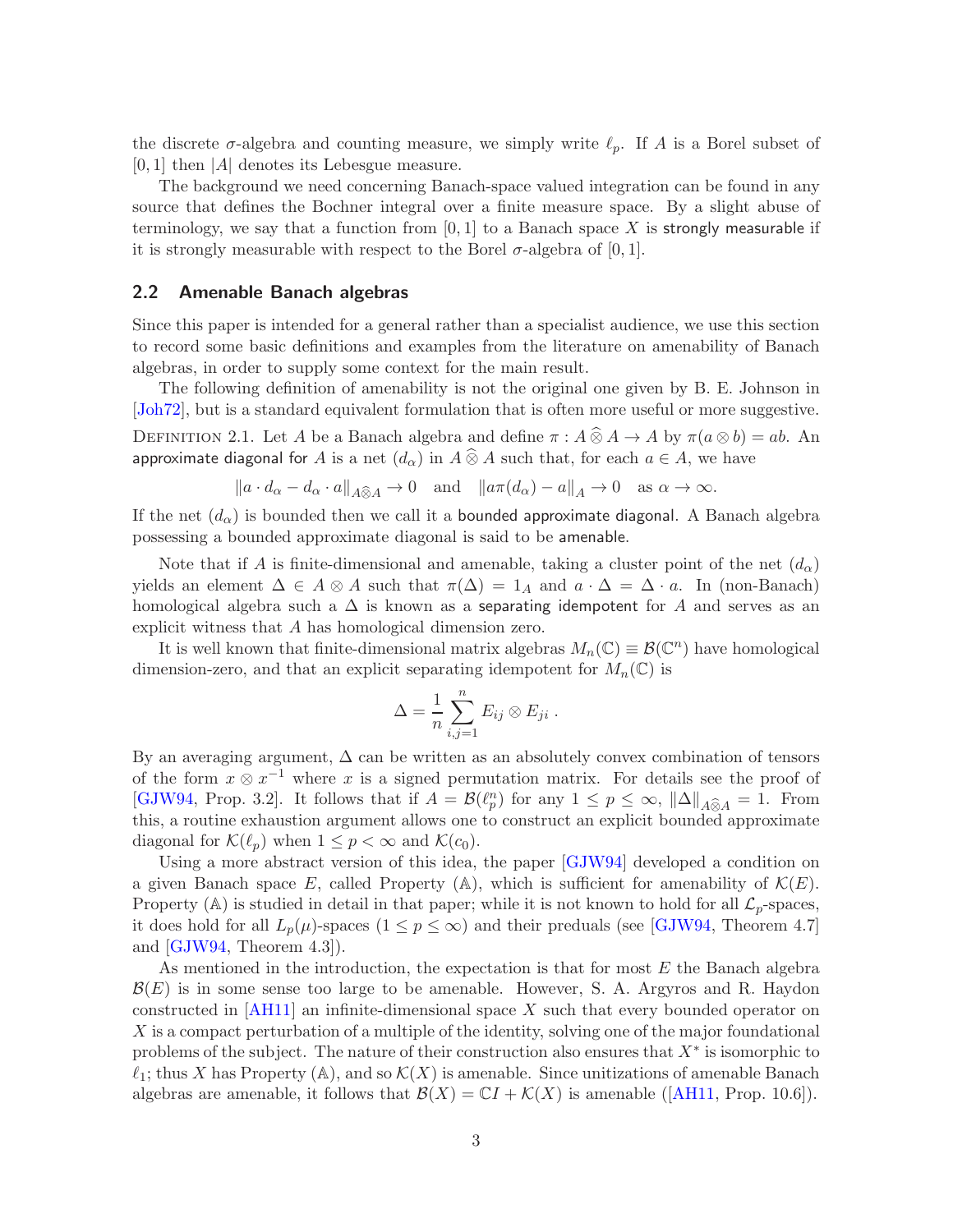### 2.3 Preliminary results needed for our paper

The second condition in the definition of a (bounded) approximate diagonal says that the net  $(\pi(d_{\alpha}))$  is a (bounded) right approximate identity for A. There is a corresponding notion of a (bounded) left approximate identity. Crucially, amenability of a Banach algebra not only ensures bounded left and right approximate identities in the algebra itself, but also in some of its closed ideals. The following lemma follows from standard results in the theory of amenable Banach algebras and their bimodules. For instance, it is an immediate corollary of [\[CL89,](#page-8-6) Theorem 3.7].

<span id="page-3-2"></span>Lemma 2.2. Let A be an amenable Banach algebra and let J be a closed, 2-sided ideal in A which has a bounded right approximate identity. Then J has a bounded left approximate identity.

From this we immediately deduce the following result.

<span id="page-3-0"></span>COROLLARY 2.3 (An obstruction to amenability). Let A be a Banach algebra and J a closed 2-sided ideal. Suppose that

- *J* has a bounded right approximate identity;
- there exists  $x_0 \in J$  such that  $x_0 \notin \overline{Jx_0}$ .

Then A is not amenable.

In the next section, we will introduce a particular closed ideal in  $\mathcal{B}(L_1)$  and show that it satisfies both conditions in Corollary [2.3.](#page-3-0)

## <span id="page-3-3"></span>3 The key ideal in  $\mathcal{B}(L_1)$

Given a Banach space E, an operator  $T : L_1 \to E$  is said to be representable if there exists a bounded, strongly measurable function  $h_T : [0, 1] \to E$  such that

$$
T(f) = \int_0^1 f(s)h_T(s) \, ds \qquad \text{for all } f \in L_1
$$

where the right-hand side is interpreted as an E-valued Bochner integral. (In some sources, such as [\[Ros75\]](#page-9-6), the terminology "differentiable" is used instead of "representable".)

Note that if such an  $h_T$  exists, we have  $||T|| \le ||h_T||_{\infty}$  by basic properties of the Bochner integral; one can show that equality holds, although this is not needed for the present paper.

We denote by  $\mathfrak{R}$  the set of all representable operators from  $L_1$  to itself. It follows easily from the definitions that  $\Re$  is a closed left ideal in  $\mathcal{B}(L_1)$ . Therefore, to show that it is also a right ideal, it suffices to prove that  $TS \in \mathfrak{R}$  for all  $T \in \mathfrak{R}$  and all  $S \in \mathcal{B}(L_1)$ . This is not obvious from the definition, but is an immediate consequence of the next result which is due to D. R. Lewis and C. Stegall.

<span id="page-3-1"></span>THEOREM 3.1 (Lewis–Stegall). Let E be a Banach space and let  $T \in \mathcal{B}(L_1, E)$ . Then T is representable if and only if it factors (boundedly) through  $\ell_1$ .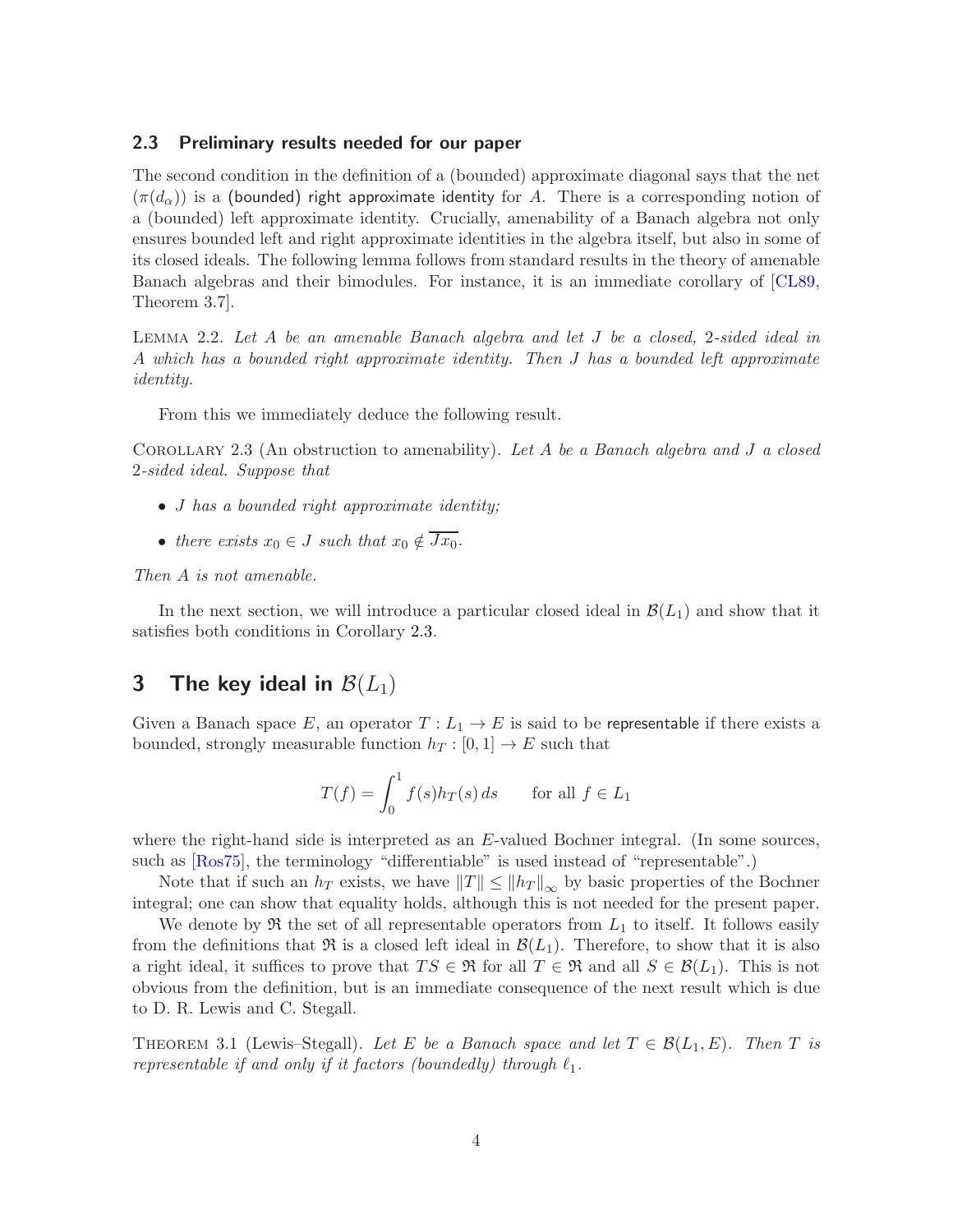For a direct and relatively self-contained proof, which only needs the basic properties of strongly measurable E-valued functions, see  $[DF93,$  Appendix C, §4. (Alternative sources are [\[Ros75,](#page-9-6) Theorem A3], [\[DU77,](#page-8-8) Chapter III, Theorem 1.8] or [\[Rya02,](#page-9-7) Prop. 5.36].)

REMARK 3.2. The original paper [\[LS73\]](#page-9-8) does not make use of the perspective of Bochner integrals and vector-valued  $L_p$ -spaces. Indeed, while Theorem [3.1](#page-3-1) was known at the time to follow from the techniques in [\[LS73\]](#page-9-8), the result itself is never explicitly stated there, although some version of it appears en passant in the proof of [\[LS73,](#page-9-8) Theorem 1]. C.f. the remarks in [\[Ros75,](#page-9-6) Appendix A].

The first part of the next result is well-known to Banach space theorists, although we are not aware of a reference.

<span id="page-4-1"></span>PROPOSITION 3.3. There exists  $T_0 \in \mathfrak{R} \setminus \mathcal{K}(L_1)$  such that  $ST_0 \in \mathcal{K}(L_1)$  for all  $S \in \mathfrak{R}$ . In particular, R does not have any left approximate identity (bounded or otherwise).

*Proof.* Let  $S \in \mathfrak{R}$ . By the Lewis–Stegall theorem, S factors through  $\ell_1$ , and hence it maps weakly convergent sequences to norm convergent sequences (since  $\ell_1$  has the Schur property). By the Eberlein–Smulian theorem, it follows that  $S$  maps relatively weakly compact subsets of  $L_1$  to totally bounded subsets of  $L_1$ . Moreover, every weakly compact operator on  $L_1$ is representable (see e.g. [\[DF93,](#page-8-7) Section C5], [\[DU77,](#page-8-8) Chapter III, Lemma 2.9] or [\[Rya02,](#page-9-7) Prop. 5.40]). It therefore suffices to choose any  $T_0 \in \mathcal{B}(L_1)$  which is weakly compact but not compact.  $\Box$ 

There are various indirect ways to show the existence of weakly compact non-compact operators on  $L_1$ . We describe one easy and explicit construction for the reader's convenience.

<span id="page-4-2"></span>EXAMPLE 3.4. Fix a partition of  $(0, 1]$  into countably many subsets with strictly positive measure (e.g. intervals  $(2^{-n}, 2^{1-n}]$  for  $n \in \mathbb{N}$ ) and let  $P: L_1 \to \ell_1$  be the associated conditional expectation. Let  $\iota_{1,2} : \ell_1 \to \ell_2$  be the canonical embedding; and fix an injection  $j : \ell_2 \to L_1$ with closed range (for instance, using Rademacher functions). Then  $T_0 := j\iota_{1,2}P$  is noncompact, since P is an open mapping,  $i_{1,2}$  is non-compact, and j is bounded below. On the other hand,  $T_0$  is weakly compact since it factors through  $\ell_2$ . Note also that by Pitt's theorem we get a direct proof that  $ST_0 \in \mathcal{K}(L_1)$  for all  $S: L_1 \to \ell_1$ , without requiring the Lewis–Stegall theorem or the fact that weakly compact operators on  $L_1$  are representable.

W. B. Johnson has informed the author that in forthcoming work with N. C. Phillips and G. Schechtman, they show that for  $1 \leq p < \infty$  the only closed ideal in  $\mathcal{B}(L_p)$  with a bounded left approximate identity is  $\mathcal{K}(L_p)$ . In the same work, they also establish the following result, which is the key ingredient needed for the present paper.

<span id="page-4-0"></span>PROPOSITION 3.5 (Johnson–Phillips–Schechtman).  $\Re$  has a bounded right approximate identity. Moreover, we can choose this net to consist of norm-one idempotents.

Since the work of Johnson–Phillips–Schechtman is still unpublished at time of writing, we include a self-contained proof of Proposition [3.5.](#page-4-0) The argument originally shown to the author by W. B. Johnson used ideas from [\[LS73\]](#page-9-8) and some auxiliary results on  $\mathcal{K}(L_1)$ . Our approach uses the perspective of vector-valued  $L_{\infty}$ -spaces, and is based on a suggestion of M. Daws (personal communication).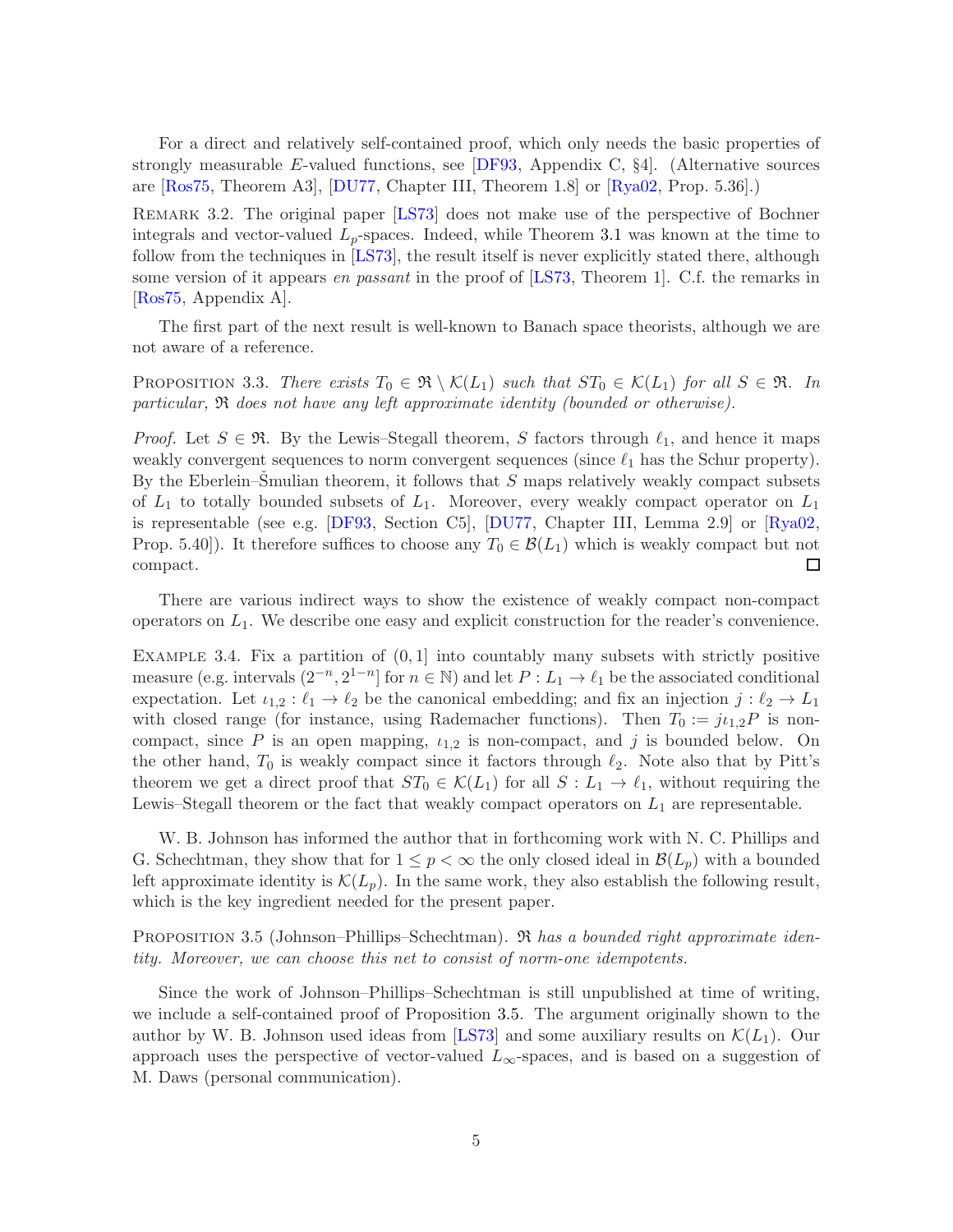<span id="page-5-0"></span>LEMMA 3.6. Let E be a Banach space and let  $h : [0,1] \to E$  be strongly measurable. For any  $\varepsilon > 0$ , there is a (strongly) measurable  $h_{\varepsilon} : [0,1] \to E$  whose range is countable and which satisfies  $||h - h_{\varepsilon}||_{\infty} \leq \varepsilon$ .

We omit the proof of this lemma, which is a variation on the usual argument for scalarvalued functions. It is usually found in the literature as part of the proof of the Pettis measurability criterion (see e.g. [\[DF93,](#page-8-7) Theorem B11] or the proof of [\[Rya02,](#page-9-7) Prop. 2.15]). For an explicit reference with a full proof, see [\[HvNVW16,](#page-8-9) Lemma 2.1.4].

*Proof of Proposition [3.5.](#page-4-0)* Let  $\mathfrak{R}_0$  be the set of operators  $L_1 \rightarrow L_1$  that are represented by bounded and *countably-valued* measurable functions  $[0,1] \rightarrow L_1$ . Then  $\mathfrak{R}_0$  is a left ideal in  $\mathcal{B}(L_1)$  and by Lemma [3.6](#page-5-0) it is dense in  $\mathfrak{R}$ . Hence, by a 3-epsilon argument, it suffices to prove that  $\mathfrak{R}_0$  has a bounded right approximate identity consisting of norm-one idempotents.

Given a partition of  $[0,1]$  as a countable disjoint union of measurable subsets,  $[0,1] =$  $\bigsqcup_{n=1}^{\infty} A_n$ , define a corresponding conditional expectation  $P: L_1 \to L_1$  by the formula

<span id="page-5-1"></span>
$$
P(f)(t) = \frac{1}{|A_n|} \int_{A_n} f \quad \text{if } t \in A_n,
$$
\n<sup>(\*)</sup>

with the convention that if  $|A_n| = 0$  we interpret  $|A_n|^{-1} \int_{A_n} f$  as zero. Then P is a norm-one idempotent in  $\mathcal{B}(L_1)$ , which belongs to  $\mathfrak{R}_0$  since P is represented by  $h_P := \sum_{n=1}^{\infty} |A_n|^{-1} 1_{A_n}$ .

If  $h : [0,1] \to L_1$  is constant on each  $A_n$ , with  $h(A_n) = \{c_n\}$  say, then the operator  $T \in \mathfrak{R}_0$ represented by h satisfies

$$
TP(f) = \sum_{n=1}^{\infty} \int_{A_n} h \cdot (Pf) = \sum_{n=1}^{\infty} c_n \int_{A_n} Pf = \sum_{n=1}^{\infty} c_n \int_{A_n} f = T(f) \qquad (f \in L_1);
$$

that is,  $TP = T$ . Now, given  $T_1, \ldots, T_m \in \mathfrak{R}_0$ , represented by bounded functions  $h_1, \ldots, h_m$ :  $[0,1] \rightarrow L_1$  respectively, note that there is a countable partition  $[0,1] = \bigsqcup_{n=1}^{\infty} A_n$  such that each  $h_j$  is constant on each  $A_n$ . Defining P by the formula (\*), the previous calculation now gives  $T_j P = T_j$  for all  $j = 1, \ldots, m$ .

Therefore, if we order the set of countable partitions of  $[0,1]$  by refinement, we obtain a net of norm-one idempotents in  $\mathfrak{R}_0$ , each having the form  $(*)$ , which serves as a right approximate identity for  $\mathfrak{R}_0$ . □

Combining Proposition [3.3](#page-4-1) and Proposition [3.5,](#page-4-0) we see that  $\Re$  satisfies the conditions of Corollary [2.3,](#page-3-0) and therefore  $\mathcal{B}(L_1)$  is not amenable. In fact, the corollary rules out amenability for every closed subalgebra  $A \subseteq \mathcal{B}(L_1)$  that contains  $\Re$ .

It is notable that for Proposition [3.3,](#page-4-1) the key feature of  $\Re$  was that every  $T \in \Re$  factors through  $\ell_1$ , while for Proposition [3.5](#page-4-0) it seems vital to have the description in terms of representability by strongly measurable functions on [0, 1].

REMARK 3.7. In this section we chose to work with  $\Re$  and its properties because it is an ideal with intrinsic interest, regardless of the application to non-amenability. One can bypass explicit mention of  $\Re$  and extract a slightly more direct proof that  $\mathcal{B}(L_1)$  is non-amenable, by combining specific properties of the operator  $T_0$  in Example [3.4](#page-4-2) with calculations in Appendix [A.](#page-7-0) However, this direct approach still seems to require the result that every operator  $L_1 \rightarrow \ell_1$  is representable (the "easy direction" of the Lewis–Stegall theorem), and so we do not include the details here.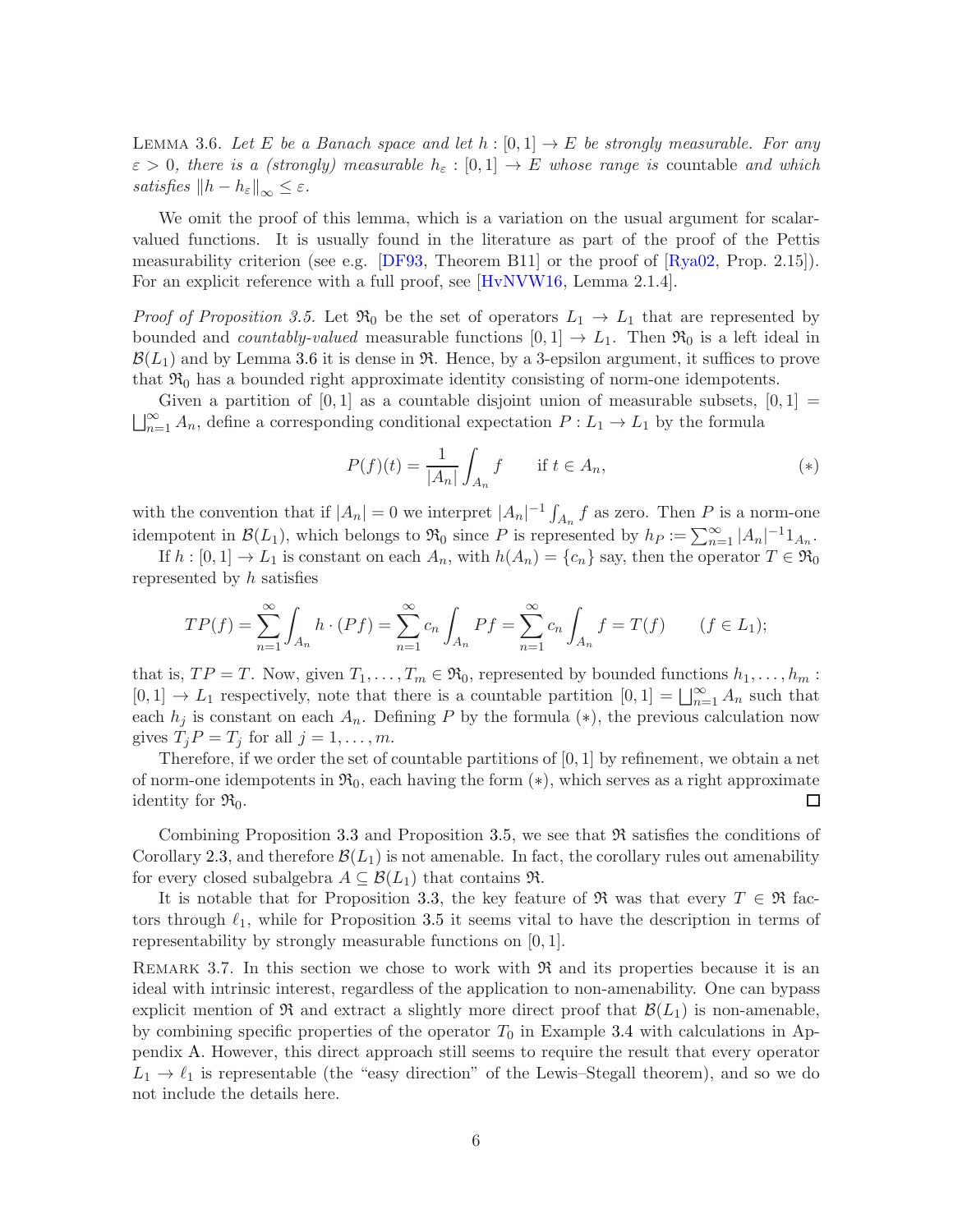## <span id="page-6-0"></span>4 Related examples and variations

Corollary [2.3](#page-3-0) can be applied to prove non-amenability of  $\mathcal{B}(E)$  for some other Banach spaces E, provided we make a left-right switch. Since a Banach algebra A is amenable if and only if the opposite algebra  $A^{op}$  is, Lemma [2.2](#page-3-2) remains true when the words "left" or "right" are interchanged. Therefore, if a Banach algebra  $A$  possesses a closed ideal  $J$  that has a bounded left approximate identity but no bounded right appproximate idenity, A cannot be amenable.

EXAMPLE 4.1. Let E be a Banach space and let  $\mathcal{A}(E)$  denote the algebra of approximable operators on E; this is a closed ideal in  $\mathcal{B}(E)$ . By results of N. Grønbæk and G. A. Willis,  $\mathcal{A}(E)$  has a bounded left approximate identity if and only if E has the bounded approximation property, but has a bounded right approximate identity if and only if  $E^*$  has the bounded approximation property. (See [\[GW93,](#page-8-10) Theorem 2.4 and Theorem 3.3].)

Hence, by our previous remarks, if E has the bounded approximation property and  $E^*$ does not then  $\mathcal{B}(E)$  is non-amenable. This applies for instance when  $E = \ell_2 \otimes \ell_2$ .

It is natural to wonder if the techniques in this paper can be adapted to give an alternative proof of the non-amenability of  $\mathcal{B}(\ell_1)$ . In this context, note that by [\[DR08,](#page-8-0) Theorem 1.2], amenability of  $\mathcal{B}(\ell_1)$  would imply amenability of  $\ell^{\infty}(\mathcal{B}(\ell_1))$  and hence amenability of any ultrapower  $\mathcal{B}(\ell_1)_{\mathcal{U}}$ ; such an ultrapower can be represented as an algebra of operators on some abstract L-space  $E$ , and if we can find an operator on E analogous to the operator  $T_0$  in Example [3.4](#page-4-2) then it may be possible to run similar arguments to the ones in this paper. We leave this as a problem for possible future investigation.

We briefly comment on approximate amenability, although this was not the main focus of the present work. Given a Banach algebra A let  $A^{\#}$  denote its forced unitization. We say that A is approximately amenable if  $A^{\#}$  has an approximate diagonal. This is not the original definition from [\[GL04\]](#page-8-2); strictly speaking, what we have just defined is "approximate contractibility" of A, but the two concepts were shown to coincide in [\[GLZ08,](#page-8-3) Theorem 2.1]. By [\[GL04,](#page-8-2) Corollary 2.4], one has an analogue of Lemma [2.2:](#page-3-2)

if  $A$  is approximately amenable and  $J$  is a closed ideal in  $A$  possessing a *bounded* right approximate identity, then  $J$  has a left approximate identity (not necessarily bounded).

For an outline of a direct proof, see the appendix. From this result, we see that Corollary [2.3](#page-3-0) remains valid if we weaken the hypothesis from amenability to approximate amenability. Hence, by the results of Section [3,](#page-3-3) every closed subalgebra of  $\mathcal{B}(L_1)$  which contains  $\mathfrak{R}$  fails to be aproximately amenable.

#### Acknowledgements

The question of whether the ideal  $\Re$  has either a left or right bounded approximate identity emerged from discussions with Matt Daws and Jon Bannon about a completely different problem in von Neumann algebras, while the latter was visiting Lancaster University in 2019 as a Fulbright Visiting Scholar.

The author thanks Bence Horváth and Niels Laustsen for spurring him to learn more about ideals in  $\mathcal{B}(L_p)$ , Bill Johnson for answering his original questions about  $\Re$  and clarifying some of the relevant history, Matt Daws for helpful discussions concerning Lebesgue–Bochner spaces, and Jon Bannon for reminding him that there must be better songs to sing than this.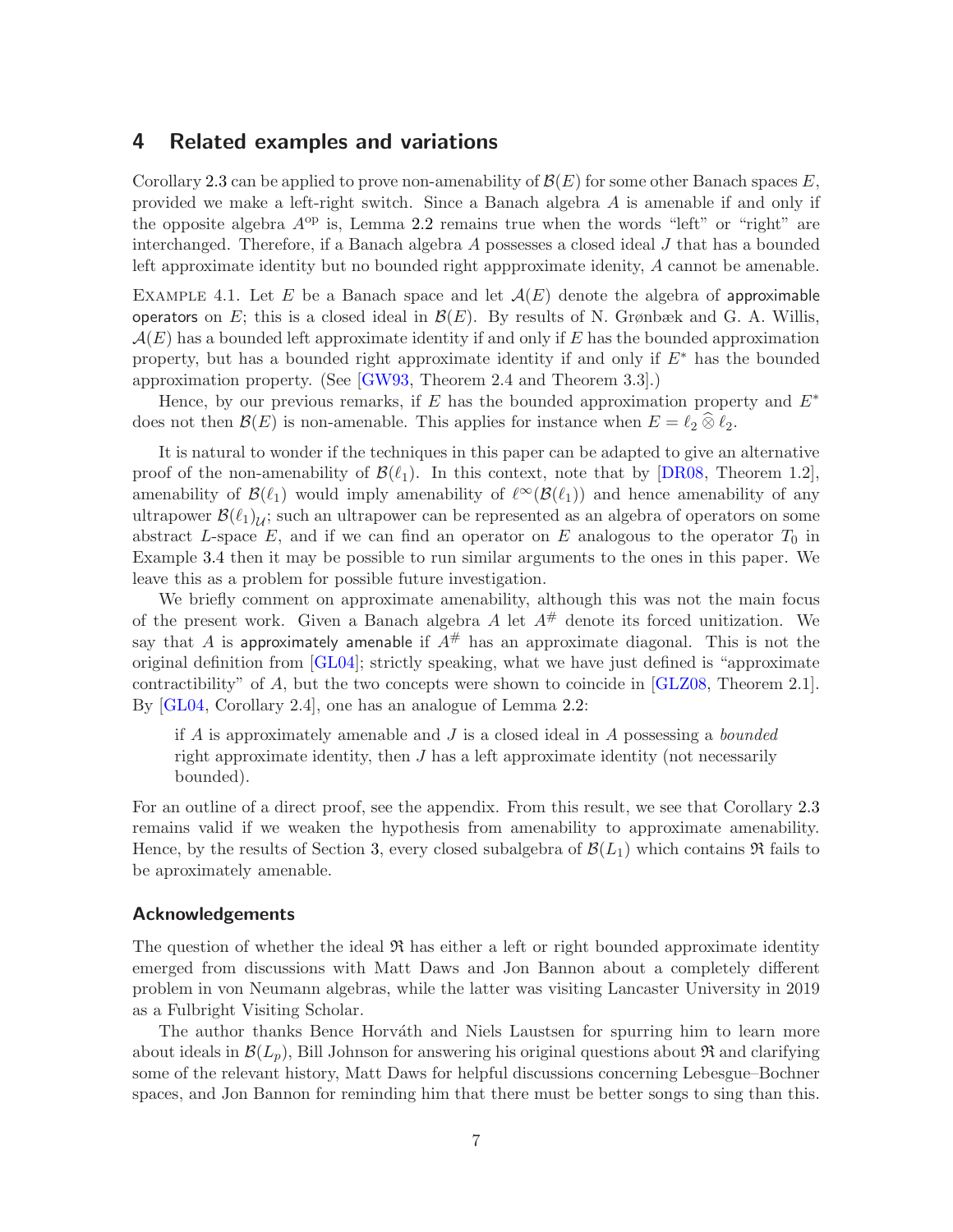## <span id="page-7-0"></span>A A direct proof of Lemma [2.2](#page-3-2)

For sake of brevity, we justified the claim in Lemma [2.2](#page-3-2) by appealing to more general results in [\[CL89\]](#page-8-6). Specifically, we were invoking the following standard result:

if A is an amenable Banach algebra and  $J \triangleleft A$  is a closed ideal that is weakly complemented in A as a Banach space, then J has a bounded approximate identity.

This result implies Lemma [2.2](#page-3-2) because in any Banach algebra (regardless of amenability), a closed ideal with a bounded left-or-right approximate identity is weakly complemented.

The proof of the general result is somewhat abstract: one starts with a bounded linear projection from  $A^*$  onto  $J^{\perp}$ , and then uses amenability to average this projection to an Abimodule map, from which one extracts a left identity for  $J^{**}$  equipped with the first Arens product. It is therefore instructive to have a more direct proof of Lemma [2.2,](#page-3-2) since this sheds more light on possible refinements of Corollary [2.3.](#page-3-0) We provide details below, since we have not seen such a proof written down explicitly. No novelty is claimed for the following arguments.

Let  $FIN(J)$  denote the set of finite subsets of J. Our bounded left approximate identity will be indexed by  $\text{FIN}(J) \times (0,\infty)$ , given the following partial order:  $(F,\varepsilon) \preceq (F',\varepsilon')$  if  $F \subseteq F'$  and  $\varepsilon \ge \varepsilon'$ . Thus, fix some  $F \in FIN(J)$  and  $\varepsilon > 0$ ; it suffices to find  $v \in J$  such that  $\max_{x \in F} ||x - vx|| < \varepsilon$ , and such that  $||v||$  is bounded above by a constant independent of F and  $\varepsilon$ .

The hypotheses of Lemma [2.2](#page-3-2) ensure that for some constant  $C > 0$ , A has an approximate diagonal bounded in norm by  $C$  and  $J$  has a right approximate identity bounded in norm by C. Let  $\delta > 0$  which will be chosen with hindsight to depend on C and  $\varepsilon$ . Perturbing the bounded approximate diagonal slightly, we obtain  $\Delta \in A \otimes A$  with  $\|\Delta\|_{A\widehat{\otimes} A} \leq C + 1$  and

$$
||x \cdot \Delta - \Delta \cdot x||_{A \widehat{\otimes} A} \le \delta \quad \text{and} \quad ||x - x\pi(\Delta)|| \le \delta \quad \text{for all } x \in F. \tag{A.1}
$$

By definition of the projective tensor norm, we can assume that  $\Delta = \sum_{i=1}^{m} \sum_{j=1}^{m} |a_{ij}|| ||b_{ij}|| \leq C + 1$ . Since  $\{xa_i : x \in F, 1 \leq i \leq m\}$  is a finite subset of. definition of the projective tensor norm, we can assume that  $\Delta = \sum_{i=1}^{m} a_i \otimes b_i$  where  $\sum_{i=1}^{m} ||a_i|| ||b_i|| \leq C + 1$ . Since  $\{xa_i : x \in F, 1 \leq i \leq m\}$  is a finite subset of J, there exists some  $f \in J$  with  $||f|| \leq C$  and

<span id="page-7-2"></span><span id="page-7-1"></span>
$$
||xa_i - xa_if|| \le \delta ||a_i|| \quad \text{for all } x \in F \text{ and all } 1 \le i \le m. \tag{A.2}
$$

We put 
$$
v := \sum_{i=1}^{m} a_i f b_i \in J
$$
, which satisfies  $||v|| \le ||\Delta||_{A \widehat{\otimes}_A} ||f|| \le C^2$ . For each  $x \in F$ ,

<span id="page-7-3"></span>
$$
||x - vx|| \le ||x - x\pi(\Delta)|| + ||x\pi(\Delta) - xv|| + ||xv - vx||.
$$
 (A.3)

The first term on the right-hand side is bounded above by  $\delta$ . The second term is bounded above by

$$
\left\|x\sum_{i=1}^{m}a_{i}b_{i}-x\sum_{i=1}^{m}a_{i}fb_{i}\right\| \leq \sum_{i=1}^{m}\|xa_{i}b_{i}-xa_{i}fb_{i}\| \leq \sum_{i=1}\delta\|a_{i}\|\|b_{i}\| \leq \delta(C+1). \tag{A.4}
$$

To control the third term in [\(A.3\)](#page-7-1), note that the map  $\theta : A\widehat{\otimes}A\to \mathcal{B}(A)$  defined by  $\theta(a\otimes b)(z) =$ azb is contractive. Therefore, since  $xv = \theta(x \cdot \Delta)(f)$  and  $vx = \theta(\Delta \cdot x)(f)$ ,

$$
||xv - vx|| = ||\theta(x \cdot \Delta - \Delta \cdot x)(f)|| \le ||x \cdot \Delta - \Delta \cdot x||_{A \widehat{\otimes} A} ||f|| \le \delta C. \tag{A.5}
$$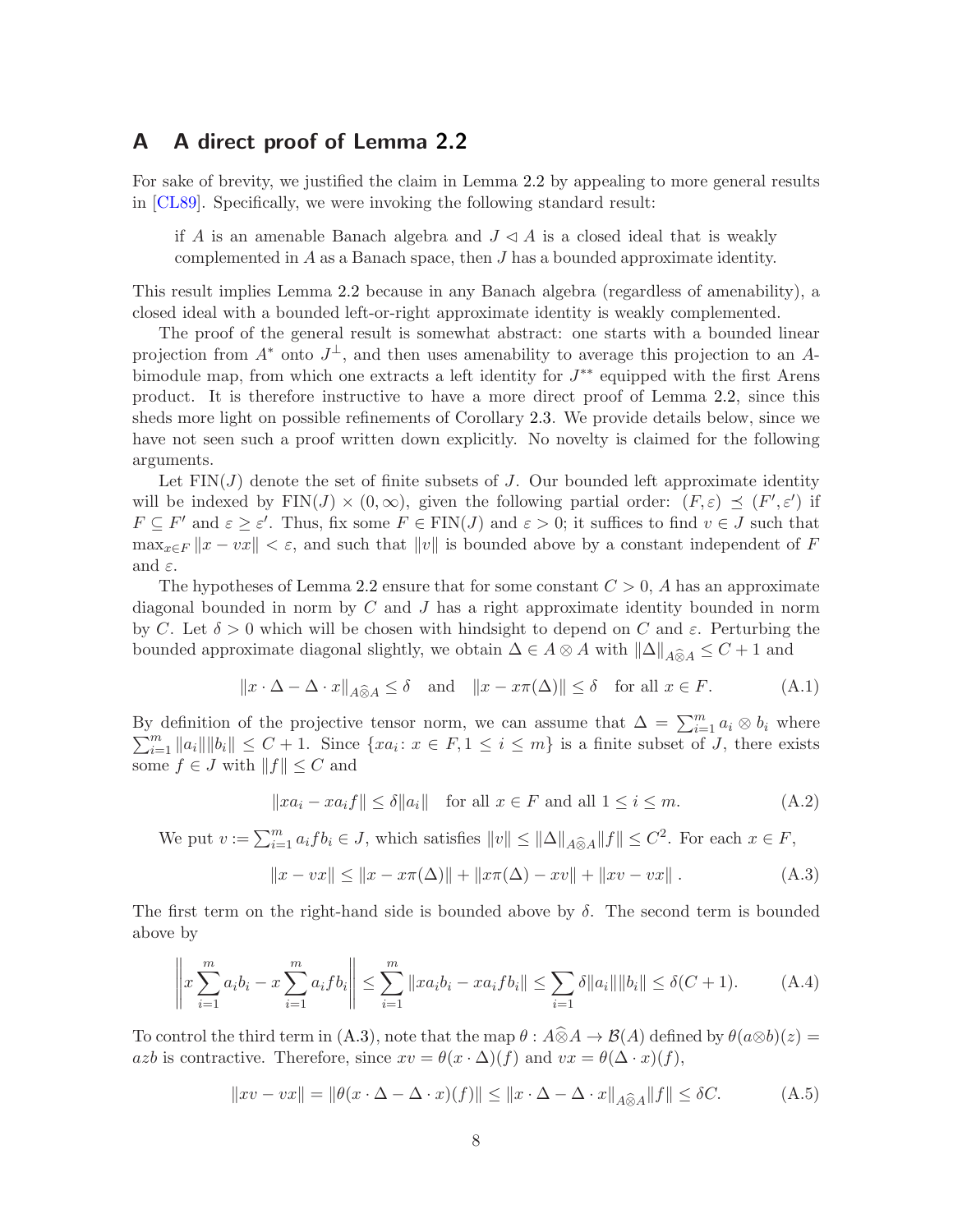Hence  $||x - vx|| \leq 2(C + 1)\delta$ ; provided that we chose  $\delta$  to ensure  $2(C + 1)\delta \leq \varepsilon$ , we have obtained the desired  $v = v_{F,\varepsilon}$ . This completes the proof of Lemma [2.2.](#page-3-2)

We briefly indicate how one can adapt this argument to prove the "approximately amenable version" of Lemma [2.2](#page-3-2) that was stated in Section [4.](#page-6-0) First, note that if J is a closed ideal in A then it remains a closed ideal in the unitization  $A^{\sharp}$ ; therefore, by replacing A with  $A^{\sharp}$  if necessary, we may assume that A has an approximate diagonal. Assume as before that J has a right approximate identity bounded in norm by some constant  $C > 0$ .

We now repeat the arguments above: approximate amenability ensures that we may choose  $\Delta \in A \otimes A$  satisfying [\(A.1\)](#page-7-2) and [\(A.5\)](#page-7-3), although we have no control on the norm of  $\Delta$  itself. Nevertheless, writing  $\Delta = \sum_{i=1}^{m} a_i \otimes b_i$ , we may choose an  $f \in J$  with  $||f|| \leq C$  such that  $v := \sum_{i=1}^m a_i f b_i$  satisfies  $\|\overline{x \pi(\Delta)} - xv\| \leq \delta$  for all  $x \in F$ . Hence, using  $(A.3)$ , we have  $||x - vx|| \leq (C + 2)\delta$  for all  $x \in F$ , which is enough to obtain a left approximate identity  $(v_{F,\varepsilon})$  for J.

## **References**

<span id="page-8-10"></span><span id="page-8-9"></span><span id="page-8-8"></span><span id="page-8-7"></span><span id="page-8-6"></span><span id="page-8-5"></span><span id="page-8-4"></span><span id="page-8-3"></span><span id="page-8-2"></span><span id="page-8-1"></span><span id="page-8-0"></span>

| [AH11]  | S. A. Argyros and R. G. Haydon. A hereditarily indecomposable $\mathcal{L}_{\infty}$ -space that<br>solves the scalar-plus-compact problem. Acta Math., $206(1):1-54$ , $2011$ . |
|---------|----------------------------------------------------------------------------------------------------------------------------------------------------------------------------------|
| [Ald17] | E. Aldabbas. Amenability properties of certain Banach algebras of operators on<br><i>Banach spaces.</i> PhD thesis, University of Alberta, 2017.                                 |
| [CL89]  | P. C. Curtis, Jr. and R. J. Loy. The structure of amenable Banach algebras. J.<br>London Math. Soc. (2), 40(1):89-104, 1989.                                                     |
| [DF93]  | A. Defant and K. Floret. Tensor norms and operator ideals, volume 176 of North-<br><i>Holland Mathematics Studies.</i> North-Holland Publishing Co., Amsterdam, 1993.            |
| [DR08]  | M. Daws and V. Runde. Can $\mathcal{B}(l^p)$ ever be amenable? Studia Math., 188(2):151–<br>174, 2008.                                                                           |
| [DU77]  | J. Diestel and J. J. Uhl, Jr. Vector measures. American Mathematical Society,<br>Providence, R.I., 1977.                                                                         |
| [GJW94] | N. Grønbæk, B. E. Johnson, and G. A. Willis. Amenability of Banach algebras<br>of compact operators. <i>Israel J. Math.</i> , $87(1-3):289-324$ , 1994.                          |
| [GL04]  | F. Ghahramani and R. J. Loy. Generalized notions of amenability. J. Funct.<br>Anal., $208(1):229-260$ , $2004$ .                                                                 |
| [GLZ08] | F. Ghahramani, R. J. Loy, and Y. Zhang. Generalized notions of amenability, II.<br>J. Funct. Anal., 254(7):1776-1810, 2008.                                                      |
| [GW93]  | N. Grønbæk and G. A. Willis. Approximate identities in Banach algebras of<br>compact operators. Canad. Math. Bull., 36(1):45-53, 1993.                                           |
|         | [HvNVW16] T. Hytönen, J. van Neerven, M. Veraar, and L. Weis. Analysis in Banach spaces.<br>Vol. I. Martingales and Littlewood-Paley theory, volume 63 of Ergebnisse der         |